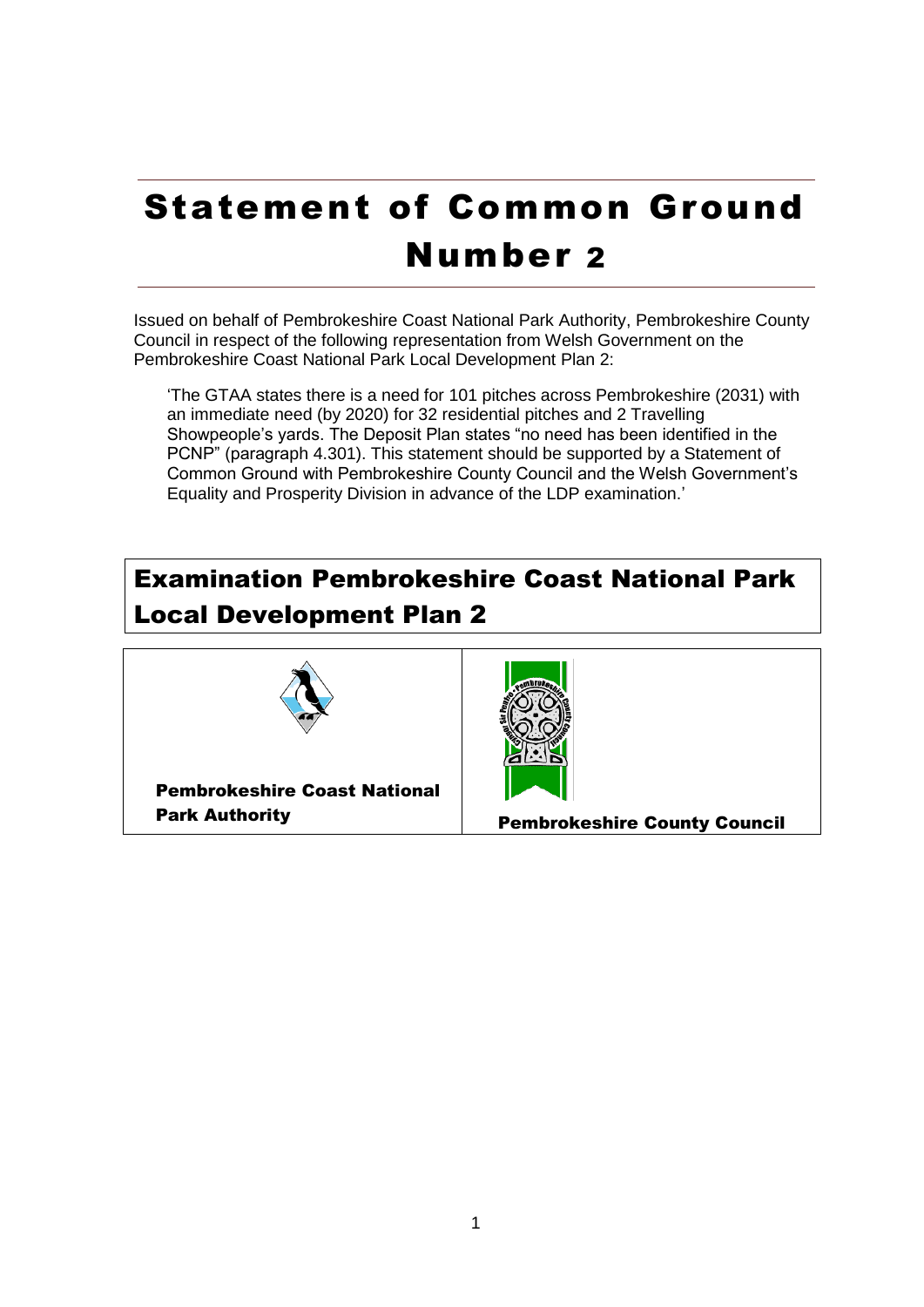## Why was this Statement of Common Ground prepared?

- 1. The Local Development Plan Manual August 2015 advises:
	- a) '6.4.2.18 Agreeing with key infrastructure providers a 'statement of common ground' that can be refined as work on the plan progresses can be a useful way to evidence commitment and deliverability.<sup>'</sup>
	- b) '7.5.1.1 Where there are strategic and/or substantial objections to the deposit plan, or ones from statutory consultees, the LPA may wish to discuss further with the respondent(s), whether they will reconsider their objection, and which aspects can be agreed in order to narrow the disagreement to its essentials. Including areas of agreement/disagreement with substantive objectors, which may include a compromise position, in a "statement of common ground" for the Inspector would be helpful at this stage. Any subsequent contact with respondents should be identified in the consultation database.'
- 2. This Statement of Common Ground is in pursuance of the aim set out in 'b'.
- 3. It is produced in response to the following comment received from Welsh Government within its representation dated  $23<sup>rd</sup>$  May 2018 to the Pembrokeshire Coast National Park Authority's Deposit Local Development Plan 2 consultation:

*'The GTAA states there is a need for 101 pitches across Pembrokeshire (2031) with an immediate need (by 2020) for 32 residential pitches and 2 Travelling Showpeople's yards. The Deposit Plan states "no need has been identified in the PCNP" (paragraph 4.301). This statement should be supported by a Statement of Common Ground with Pembrokeshire County Council and the Welsh Government's Equality and Prosperity Division in advance of the LDP examination.'*

- 4. Welsh Government have subsequently advised that the Welsh Government's Equality and Prosperity Division do not comment on the location of sites unless there is a specific problem with the site proposed.
- 5. In the case of the Pembrokeshire Coast National Park Local Development Plan 2, the SoCG agrees the location of sites will not be in the Park. If the Council are in agreement, this is not an issue that Welsh Government would comment on.
- 6. From an LDP perspective, Welsh Government advise that if the SoCG is signed by the Council agreeing the need in Pembrokeshire will not be met in the Park, it is unlikely Welsh Government will have any further concerns in this respect.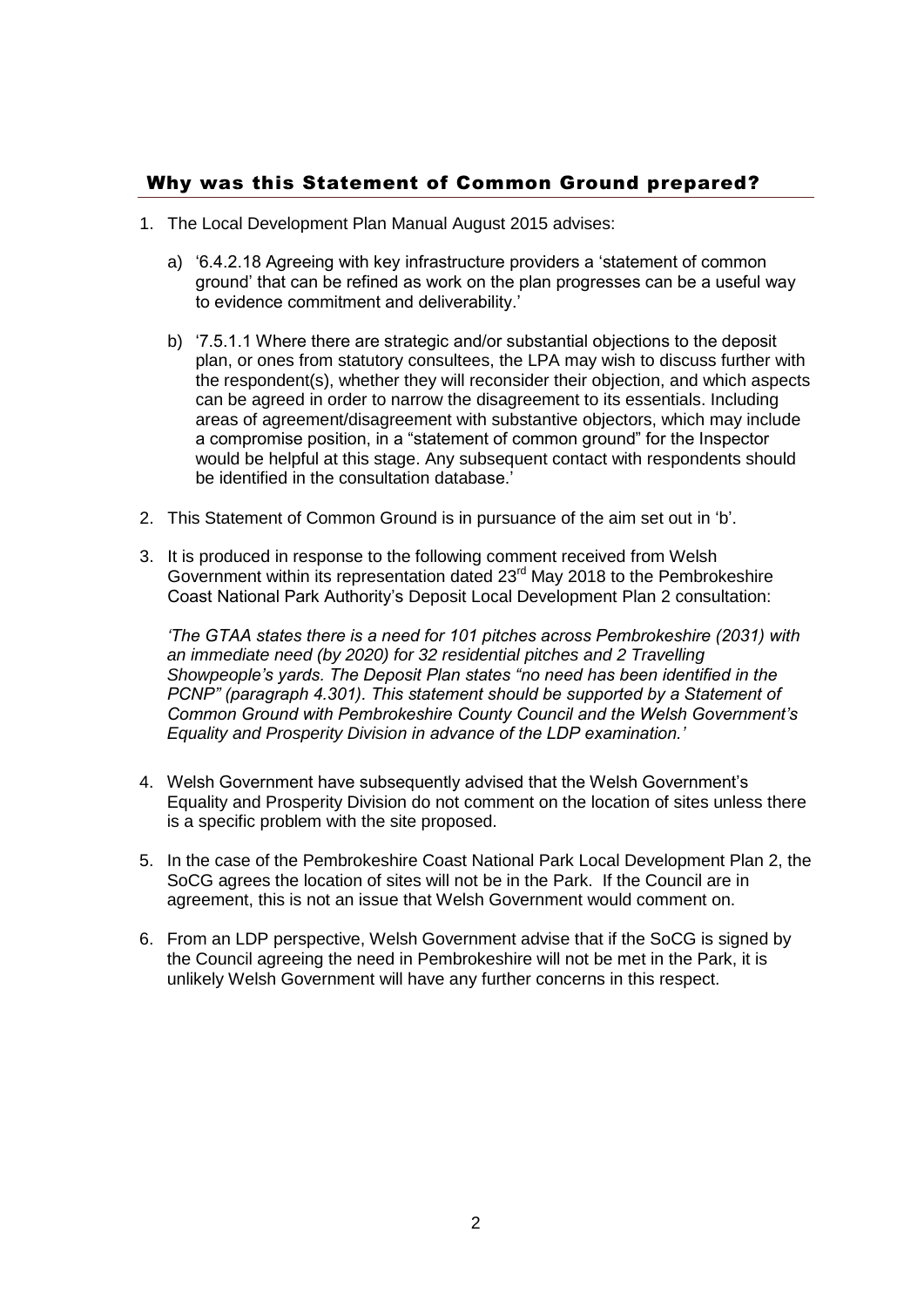## Text of Agreement

- 7. Surveys were undertaken in October and November 2015 for the Pembrokeshire County Council 2015 Gypsy Traveller Accommodation Need Assessment Draft (2015 GTANA). Surveys included residents on Local Authority residential sites; a Local Authority transit pitch; private sites; unauthorised encampments; and developments; and tenants in 'bricks and mortar' accommodation. The Travelling Showpeople community was also included in the survey, with the timing of the survey coinciding with the Pembroke Fair.
- 8. An unmet need for 32 residential pitches, plus two Travelling Showpeople's yards, over the next five years (by the end of 2020) has been identified in this assessment. Over the Plan period for PCC and PCNPA (up to the end of 2021) this equates to a need for 37 residential pitches and two Travelling Showpeople's yards. The unmet need over the period up to the end of 2031 for the pending PCNPA and PCC replacement Plans is projected to be 101 pitches, plus the two aforementioned yards.
- 9. The Council has analysed the responses which identified a need for additional accommodation. To help to plan future provision, this need has been grouped into three geographic areas. These are: Haverfordwest, Pembroke/Pembroke Dock and Kilgetty.
- 10. No need has been identified in the Pembrokeshire Coast National Park.
- 11. Both PCC and the PCNPA have Local Development Plan policies which allow for private sites to be developed where they meet certain criteria. Welsh Government has raised an objection regarding criterion a) of Policy 51 Gypsy Traveller and Showpeople Sites of the Deposit Local Development Plan 2 for the Pembrokeshire Coast National Park. This will be dealt with separately and does not form part of this Statement of Common Ground.
- 12. Officers of the National Park have liaised with the Council's Gypsy & Traveller Accommodation Assessment Steering Group during the revision of the Local Development Plan.
- 13. An opportunity to help address the shortage of gypsy and traveller sites has been provided with the National Park Authority inviting the submission of sites as part of the Candidate Site submission process. No sites were submitted for consideration.